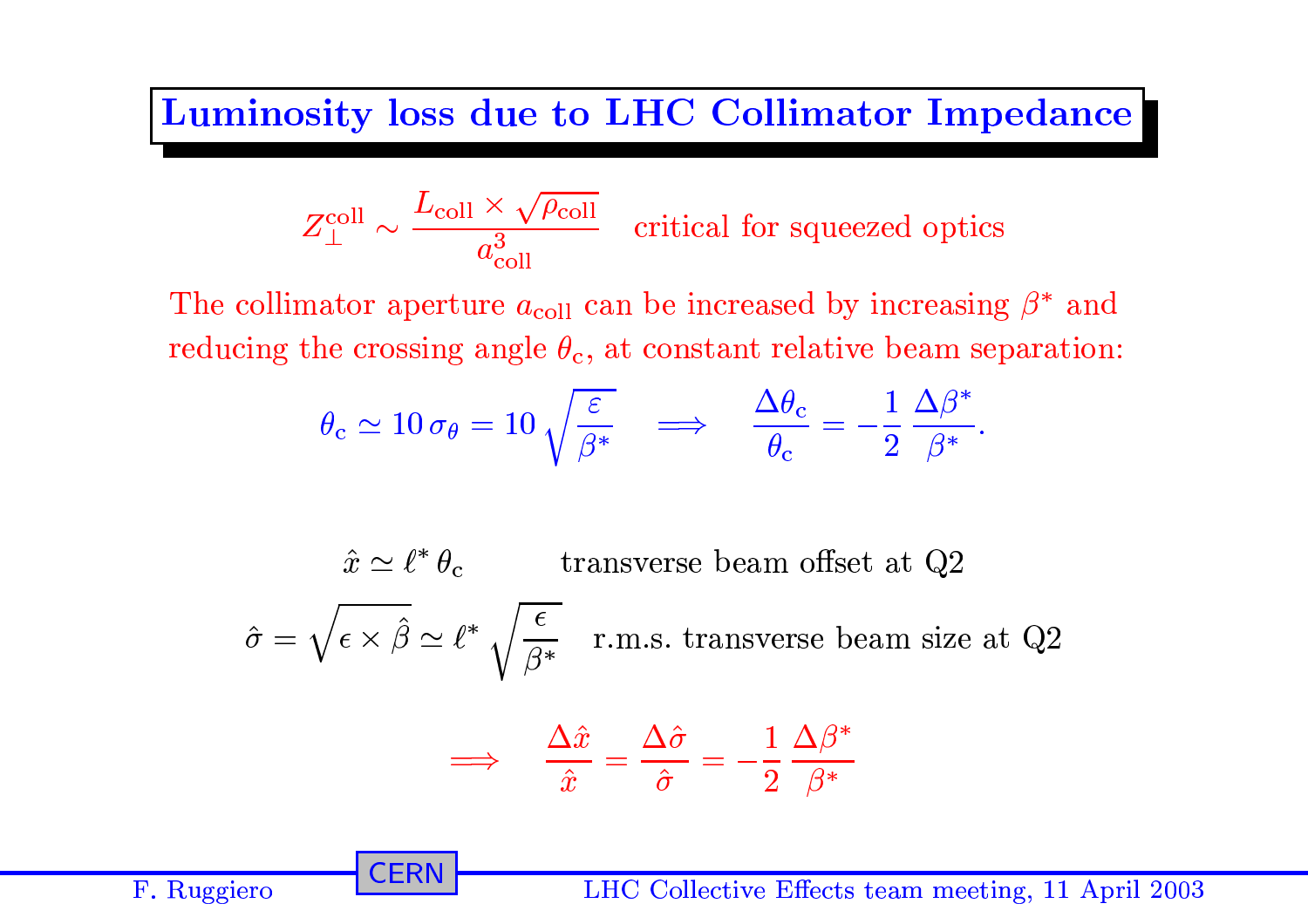With nominal LHC parameters,  $\hat{x} = 8$  mm and  $\hat{\sigma} = 1.6$  mm. The tertiary beam halo extends to a betatron amplitude  $n_r \simeq 1.4 n_1$ , larger than the aperture  $n_1 \simeq 6 \sigma_{\text{coll}}$  of the primary collimators. To increase the collimator aperture by  $1 \sigma_{\text{coll}} \simeq 0.2 \,\text{mm}$  we need to reduce  $\hat{x} + 1.4 \times 6\hat{\sigma}$  by  $1.4 \times \hat{\sigma} \simeq 2.2$  mm. Thus

$$
-\Delta(\hat{x} + 1.4 \times 6\hat{\sigma}) = 2.2 \,\text{mm} = \frac{1}{2} \frac{\Delta \beta^*}{\beta^*} (\hat{x} + 1.4 \times 6\hat{\sigma}),
$$

and

F. Ruggiero

$$
\frac{\Delta \beta^*}{\beta^*} = -2 \, \frac{\Delta \theta_{\rm c}}{\theta_{\rm c}} = \frac{2 \times 2.2}{8 + 8.4 \times 1.6} \simeq 22\%.
$$

The additional effect of a 21%  $\beta$ -beating leads to a luminosity loss  $\Delta L/L \simeq -\Delta\beta^*/\beta^*$  of 25%. This value becomes nearly 20% owing to the smaller spurious dispersion caused by smaller crossing angle and larger  $\beta^*$  (we assume up to 4 mm maximum dispersive orbit at Q2):

 $\sim$  20% lumi reduction for a  $1\sigma_{\text{coll}}$  increase of collimator aperture

CERN

LHC Collective Effects team meeting, 11 April 2003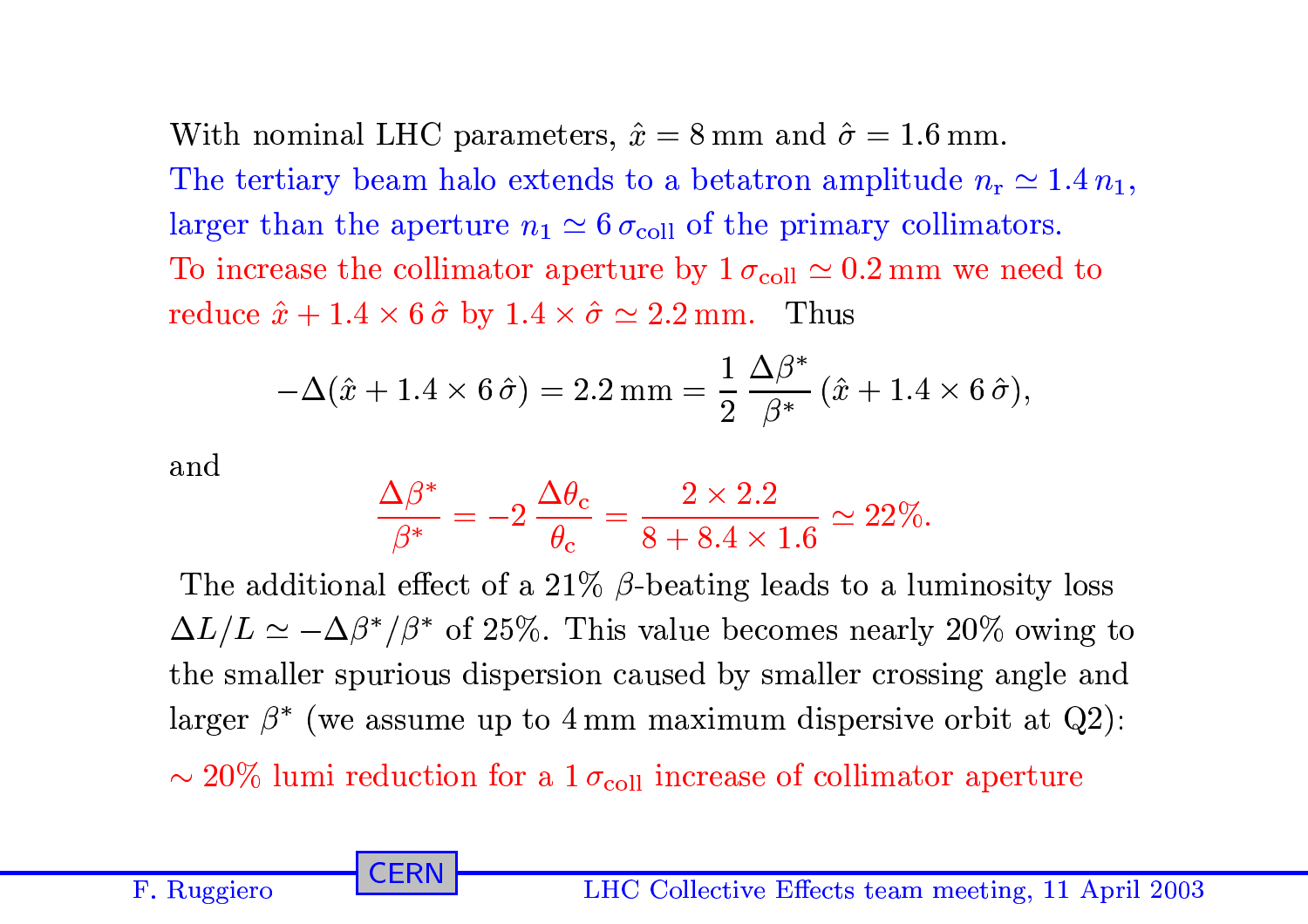The impedance estimated by Luc Vos for the baseline graphite collimator scheme is  $1 \text{ GOhm/m}$ . This value could be reduced by a factor  $\sim$  5 by increasing the primary collimator aperture from 6 to  $10\,\sigma_{\text{coll}} \Longrightarrow$  the luminosity would be reduced by a factor 1.8.

More accurate values of  $\beta^*$  as a function of primary collimator aperture, computed by Bernard Jeanneret taking into account the effect of  $\beta$ -beating, but not of the smaller residual dispersion

| $n_1$          |                   | Relative Lumi | Luminosity Loss                                               |
|----------------|-------------------|---------------|---------------------------------------------------------------|
|                | $\lceil m \rceil$ | $L/L_{\rm o}$ | $\frac{L_o - L}{I} = \frac{\beta^*}{I}$<br>$-\beta_{\rm o}^*$ |
| 6              | 0.5000            | 1.0000        |                                                               |
| $\overline{7}$ | 0.6248            | 0.8003        | 0.2496                                                        |
| 8              | 0.7634            | 0.6549        | 0.5268                                                        |
| 9              | 0.9160            | 0.5459        | 0.8320                                                        |
| 10             | 1.0824            | 0.4619        | 1.1648                                                        |

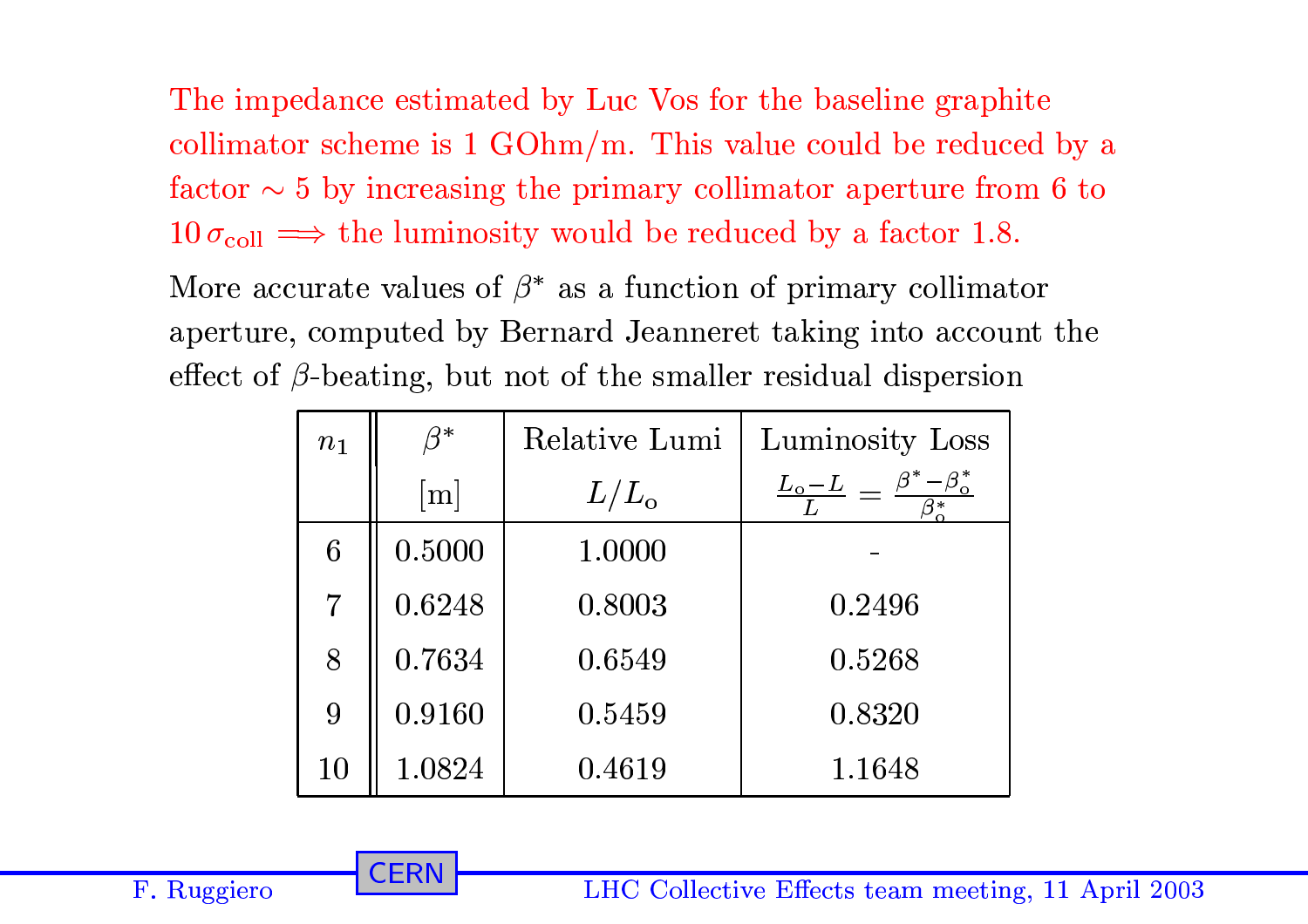## 'Challenge' from Fritz Caspers:

**CERN** 

- a step in the direction of a 3D collimator impedance estimate
- assume that collimator jaws are electrically isolated from the surrounding vacuum chamber (isolated vacuum feedthroughs for water cooling and support, but jaws should be grounded!)  $\implies$ at least for low frequencies, i.e. when length of the jaw  $< 0.1 \lambda$ , collimator jaws can be considered as capacitive PU's with some external termination or maybe as  $\lambda/4$  stripline PU's
- there will be very little image current at low frequencies (say up) to 10 or  $20 \text{ Mhz}$  ) and thus a rather small resistive surface related longitudinal and transverse impedance
- an additional advantage is that we have external access to the induced signals on this 'transverse stripline PU' or 'capacitive PU' and can measure the position of the beam wrt the jaws directly. However beam losses  $\longrightarrow$  noisy signal (Ralph Assmann)

F. Ruggiero